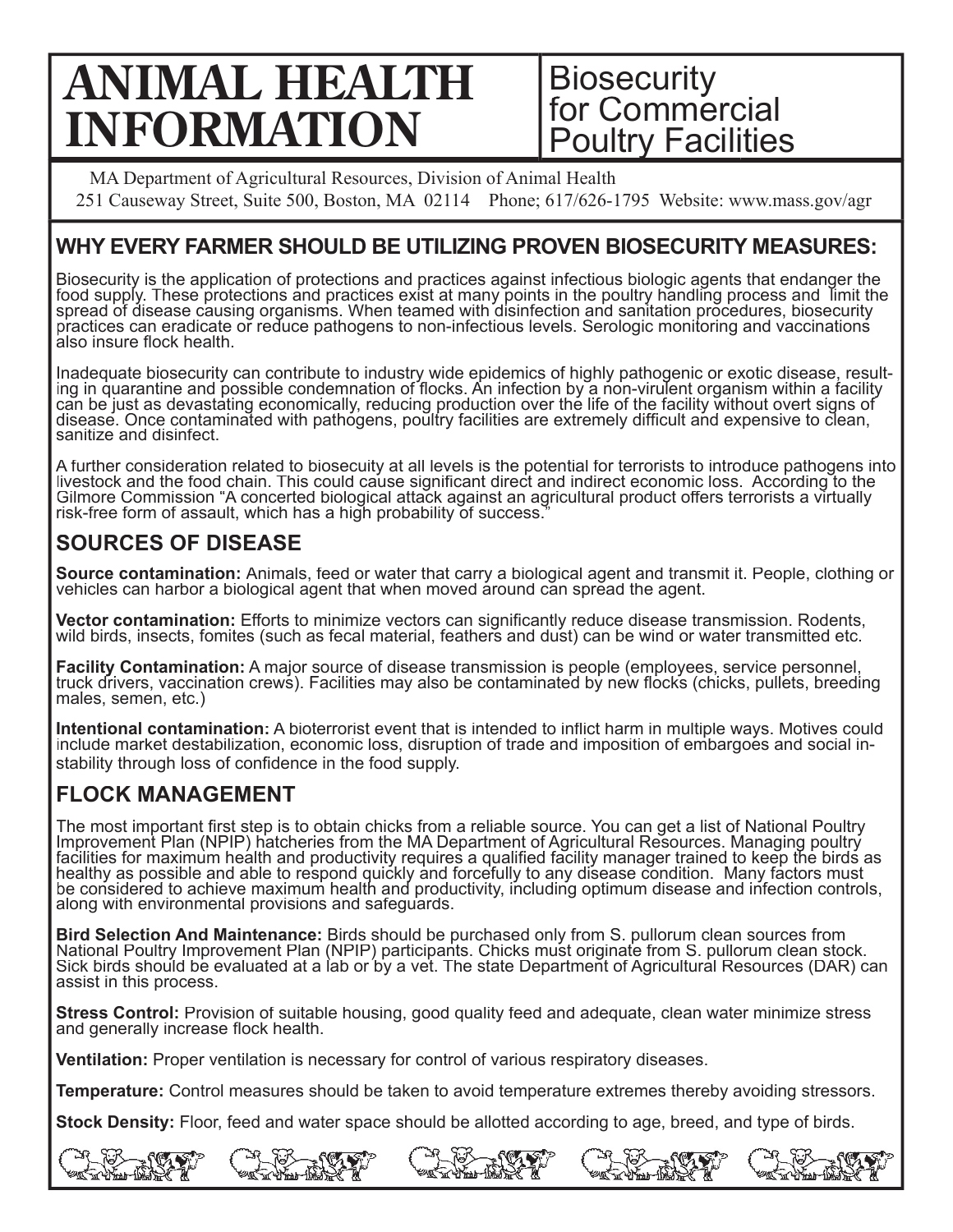### **FLOCK MANAGEMENT, continued**

**Brooder House:** Always clean the brooder house thoroughly and disinfect it before a new shipment of chicks arrives. The floor should be covered with 2-4 inches of clean, dry litter, dry pine shavings are recommended, shredded newspaper or sawdust-hardwood shavings or hay are not recommended. The temperature at the chicks level should be 95 degrees F through the first week and then be reduced 5 degrees a week until it<br>reaches 70 degrees F. You should observe the chicks to ensure they have enough room and ready access to food and water.

**Feed and Water:** Feed should be of high quality. It should be balanced, free from toxins and palatable. Toxins<br>in a feed at very low level can affect productivity and general health. Water should be clean, cold in summer, warm in winter. Water and feed are important as far as disease prevention is concerned because many vaccines and medicines are administered by adding them in feed and water. Contaminated feed, lumped feed or oxidized feed

**Sick And Dead Birds:** Sick birds should be evaluated at a lab or by a vet. The MA Department of Agricultural Resources can assist in this process. Dead birds should be immediately removed from the building and buried, incinerated or disposed of properly.

**Vaccination and Medication:** Vaccination before infection occurs in a flock is the best means of protecting<br>them. Vaccines may be live or killed. Live vaccines consist of live micro agents and can be given at a younger<br>a them. Vaccines may be live or killed. Live vaccines consist of live micro agents and can be given at a younger age than killed vaccine. They can be administered by injection, drinking water, eye drop application or inhala-<br>tion. With live vaccine there is always a possibility of secondary infection so they should only be used to pr vent diseases that have already been present at your facility and have been unable to be eradicated by other means. The use of live vaccines must be approved by the state through the MA Department of Agricultural<br>Resources. Killed vaccines must be injected and can cause reactions. The age of birds and proper timing are very important. There are many vaccination programs for broilers, pullet's commercial layers. The most impor- important consideration is to avoid over or under utilization of vaccines. A proper vaccination schedule for specific diseases should be followed. In case of a disease out break, notifications should be made according to a set procedure. All diagnosis should be confirmed and recorded. Expiration dates of vaccines and medicines should<br>be recorded; expired meds should be disposed.

Infection Control: The spread of disease between facilities is a major concern. Poultry must be purchased only from sources, which are certified disease free and have records of appropriate vaccinations. Farms should maintain records of poultry sold and their final destination.

**Protection From Pests And Predators:** Rats, mice, wild birds, flies and beetles can all cause contamination and spread disease such as salmonella. They should be kept away from buildings to the greatest extent possible and the buildings should have any access points boarded up. Flocks with outside access need protection from owls, hawks, coyotes, foxes, etc. Outside enclosures should be covered.

Cleaning Floor Houses: After a flock has been depopulated, manure from around the houses should be remost desirable. If cleaning that often is not possible, broiler houses should have all organic materials removed, moved. Sunlight adds to the break down the pathogens. A complete cleanout of houses between each flock is be cleaned out completely then disinfected, at least once a year.

**Cleaning Cage Houses:** A complete cleanout and disinfection of cage houses is recommended between each flock of pullets.

**Equipment:** Farm equipment can be a source of disease transmission and should be cleaned and disinfected regularly. Dedicated equipment, for farm use only, is preferable.

#### **ENVIRONMENTAL MANAGEMENT**

**Location:** Facilities should be located at least 1 - 2 miles from other commercial poultry facilities and away from waterways used by migratory waterfowl. Location must be an appropriate distance from other poultry sheds, road facilities and other farm operations.

**Construction:** Housing should be of sound quality and suitable to environmental conditions of the geo-<br>graphic area. It should, to the extent possible, be without access points for rodents or stray animals, crevices, free of leaks and damp floors, etc. Roads should be built of all weather materials to reduce the transport of<br>organic material on tires.

**Access Restrictions:** Records should be kept of all visitors to the farm, including vendors and inspectors. It should include names and addresses, dates of visits, and nature of business. Since different diseases have different incubation periods, once a disease has been identified, the farm may check the incubation period keys stored in a secure location. When deliveries of chicks, pullets, poults or young breeder stock is accom-<br>plished, the entire crew should observe strict sanitary conditions since (1) The building they are entering has and identify potential carriers by reviewing records. All doors to poultry buildings should be locked and the just been disinfected, and (2) They may have made another delivery previously and different protective cloth-<br>ing should be worn at each stop.